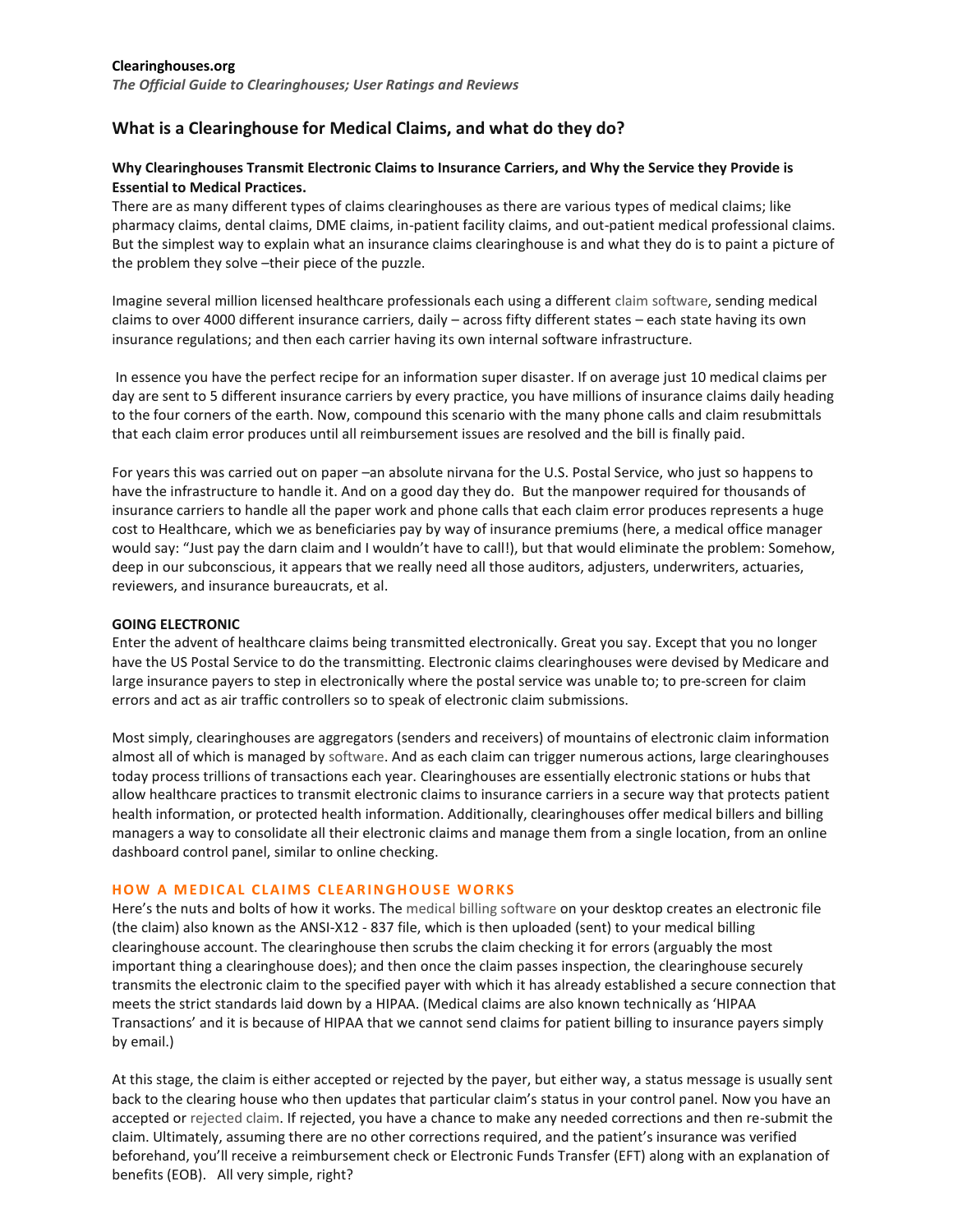The same sort of activity takes place every night within the federal banking system as our checks and banking activities are sent electronically from local banks to central ACH repositories (Automated Clearing Houses) and then on to banks of origin across the country, and then back to local banks – all done electronically, and somewhat instantly, all behind the scenes.

Thus today, you have many dozens of regional medical billing clearinghouses throughout the country all serving the same role; that of scrubbing medical claims and then transmitting the electronic claim information securely to the insurance carrier for reimbursement.

You might think: "That's nice, but why do I need one?"

The best clearinghouses today offer high value features that provide a whole new level of revenue cycle management intelligence that makes their services extremely compelling from a financial perspective and also highly desirable from an office-staff efficiency point of view. The average error rate for paper claims is 28%. But using the right clearinghouse can reduce that to 2-3%.

Here are some highlights to look for in a premium health care clearinghouse:

– **Eligibility Verification** – Determine patient portion before appointment

- **Electronic Remittance Advice (ERA)**  Automatically updates Payments & Adjustments
- **Claim Status Reports** Know the status of a claim at all times
- **Rejection Analysis** Have error codes explained in plain English
- **Online Access** Edit and correct claims day or night online

– **Printed Claims** – Have claims automatically dropped to paper when necessary but still be able to track and manage them online.

– **Patient Statement Services** – Have your patient statements put on 'autopilot' at a cost less than what you can mail them out yourself.

– **Real-time Support** – The best clearing houses offer 1-on-1 personal support and training provided by experienced billers.

– **Affordability** – When you take into consideration the cost of purchasing forms, the cost of printing, envelopes, postage, and time spent; a clearinghouse ends up costing far less than processing paper claims, plus electronically you have the many added benefits.

### **Claim Clearinghouse Main Benefits**

Here are the main benefits of submitting electronic claims through a clearinghouse – in a nut shell.

Using a clearinghouse to send medical claims electronically:

- o Allows you to catch and fix claim errors in minutes rather than days or weeks.
- o Results in fewer [denied claims](http://www.clearinghouses.org/medical-claims-mgmt/) and significantly higher claim success.
- o Rapid claims processing: Filing claims electronically can reduce reimbursement times to under ten days.
- o Submit all your claims at once in batch instead of submitting them separately one at a time.
- o Reduces human error and the need to manually re-key transaction data over and over at each payer's website.
- o It provides a single location to manage all your electronic claims.
- o Vastly improves provider relationships with insurance carriers.
- o Avoid prolonged wait-times being on hold with Medicare and Blue Cross inquiring about claim errors.
- o If you subscribe to the best clearinghouses, you'll be speaking with a knowledgeable support person within just a few rings.
- o Shorter payment cycles lead to more accurate revenue forecasts.
- o Reduce or eliminate need for paper forms, envelopes and stamps.
- o Plain and simple, using a clearinghouse greatly simplifies and speeds up your claims processing.

But you may ask (legitimately) "If I can submit my claims directly at a payer's website for free, why should I pay a clearing house?"

### **ADVANTAGES OF GOING DIRECT:**

Some large payers such as BlueCross do their own claim processing and allow you to submit claim information directly to them. Here are the advantages:

- o Ability to submit claims directly to the payer without a middleman.
- o Free claims. No recurring fees.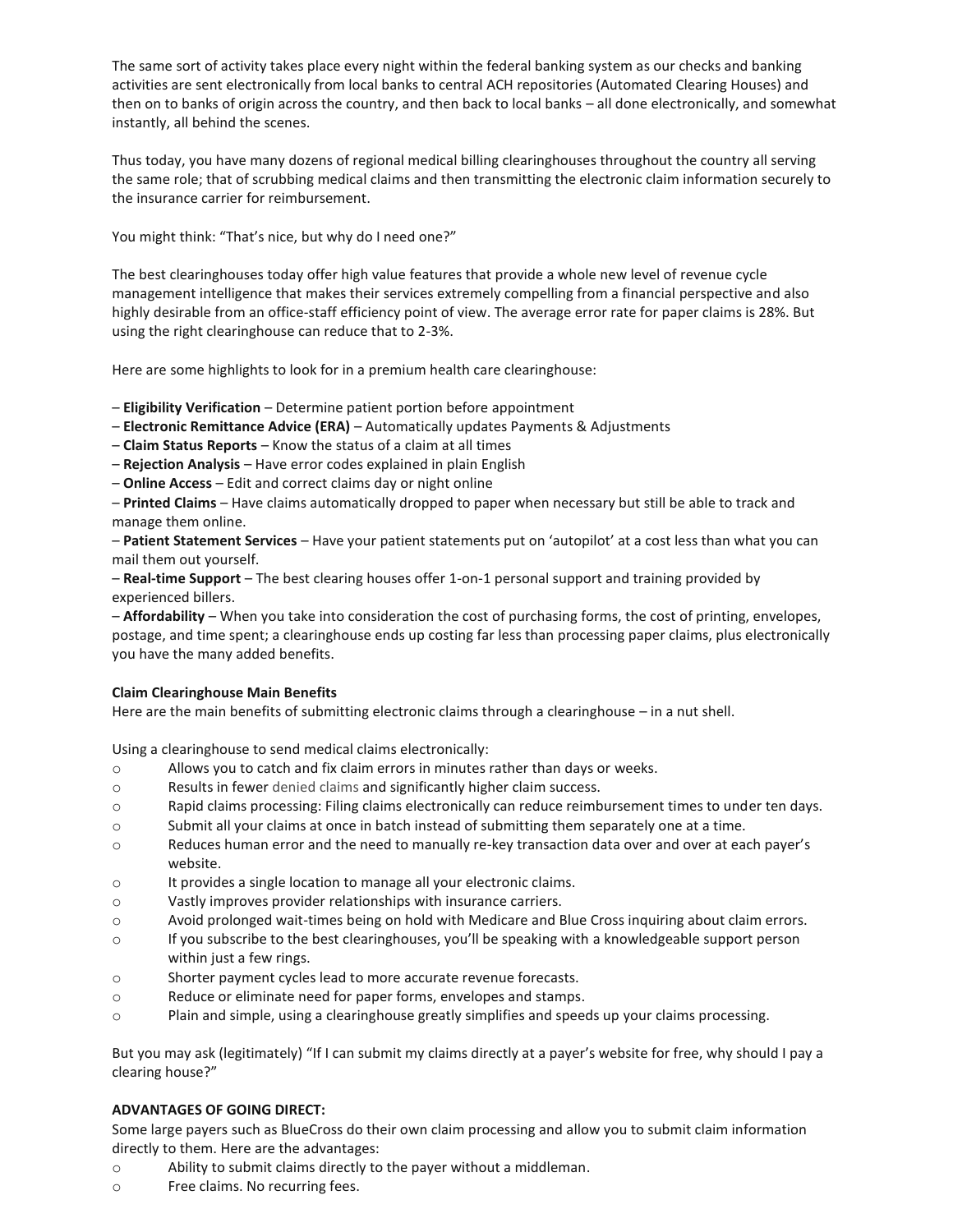### **DISADVANTAGES OF SUBMITTING DIRECTLY TO PAYERS**

Human error (mistakes, typo's, omissions, etc.) are the number one cause of insurance claim rejections. Submitting claims directly at the payer's website means manually re-keying transaction data over and over, which vastly increases the opportunity for claim errors. Going direct to each payer means repeating this process afresh each time you want to add a new medical claim.

Submitting claims directly to more than a single entity also puts an extra, unnecessary burden on billing staff who are forced to remember multiple transmission methods, multiple logins and passwords, multiple file names and file types, and to memorize each carrier's often cryptic error codes, and then interpret each carrier's often confusing claim status reports. Here are a few disadvantage highlights:

- o Lack of centralization (claims and claim data at many locations)
- o Hidden costs. Sometimes you must purchase additional software components, which can impact your regular software support fees.
- o Unnecessarily added confusion of multiple accounts to log into, and multiple data entries, which increase the opportunity for errors.
- o Lost claims and a lack of [essential tools required for efficient claim management.](http://www.clearinghouses.org/practice-management-software/)
- o Little or no support.
- o Maximum Risk to the Revenue Cycle with little or no offsetting benefit.

In the end, it becomes difficult to calculate the actual cost of 'free' when it translates so fundamentally to lost claims, wasted time, frustrated staff, increased billing errors, increased claim denials, and lengthened payment cycles. There may be good and bad clearinghouses, but submitting claims to more than a single entity (e.g. a clearinghouse) begins to look like inefficiency gone to seed. However, the advantages of submitting claims to a single entity are clearly evident.

So, in conclusion, millions of electronic claim errors each day would simply overwhelm health insurance carriers who neither have the manpower nor the infrastructure to handle the myriad of medical practitioners (each using a different claim software) daily sending electronic claims (in slightly different ways) across 50 states that are each regulated differently. So there exist a desperate need for the centralization, standardizing, and the secure transmission of medical claims via these important intermediaries we call a clearinghouse.

### **How To Tell If You Need One**

You can easily tell if you would directly benefit from subscribing to an medical billing clearinghouse service by answering a few questions:

- o Does your practice bill (or plan to soon bill) electronically?
- o Does your practice bill a number of insurances, or just one?
- o Is your staff experienced at billing electronically? (The less experience, the greater the need, and greater the benefit).
- o What is your claim volume? The cost of a clearinghouse is often offset by no longer having to send in paper claims.
- o Would it help to quickly and greatly reduce medical claim errors?
- o Would it help to drastically shorten reimbursement times?
- o Do you have better things to do than be on hold with carriers trying to figure out claim errors?

## **How to Select a Good Claims Clearinghouse**

How does one distinguish a good clearinghouse from a bad one? The answer is not always simple. But here are some important things to look for:

**– Payer List:** First and foremost, make sure that the insurances you bill on a regular basis are on their payer list. This list is most often available online at their website.

**– Nationwide:** Many clearinghouses are regional. Steer towards ones that operate nationally.

**– Claim Software:** Let them know what medical billing software you have and ask if they have people using it successfully on their system. This part can make a tremendous difference to avoid what billers know as clearinghouse hell. Clearinghouse hell is when you call your clearinghouse about a claim error and they tell you that 'you absolutely have a billing software problem.' Then you call your claim software provider and they assure you that the problem lies with the clearinghouse. This circle of discussion can go on for days and weeks and can make you insane when all you want is the darn claim to go through, but no one will take responsibility to get to the